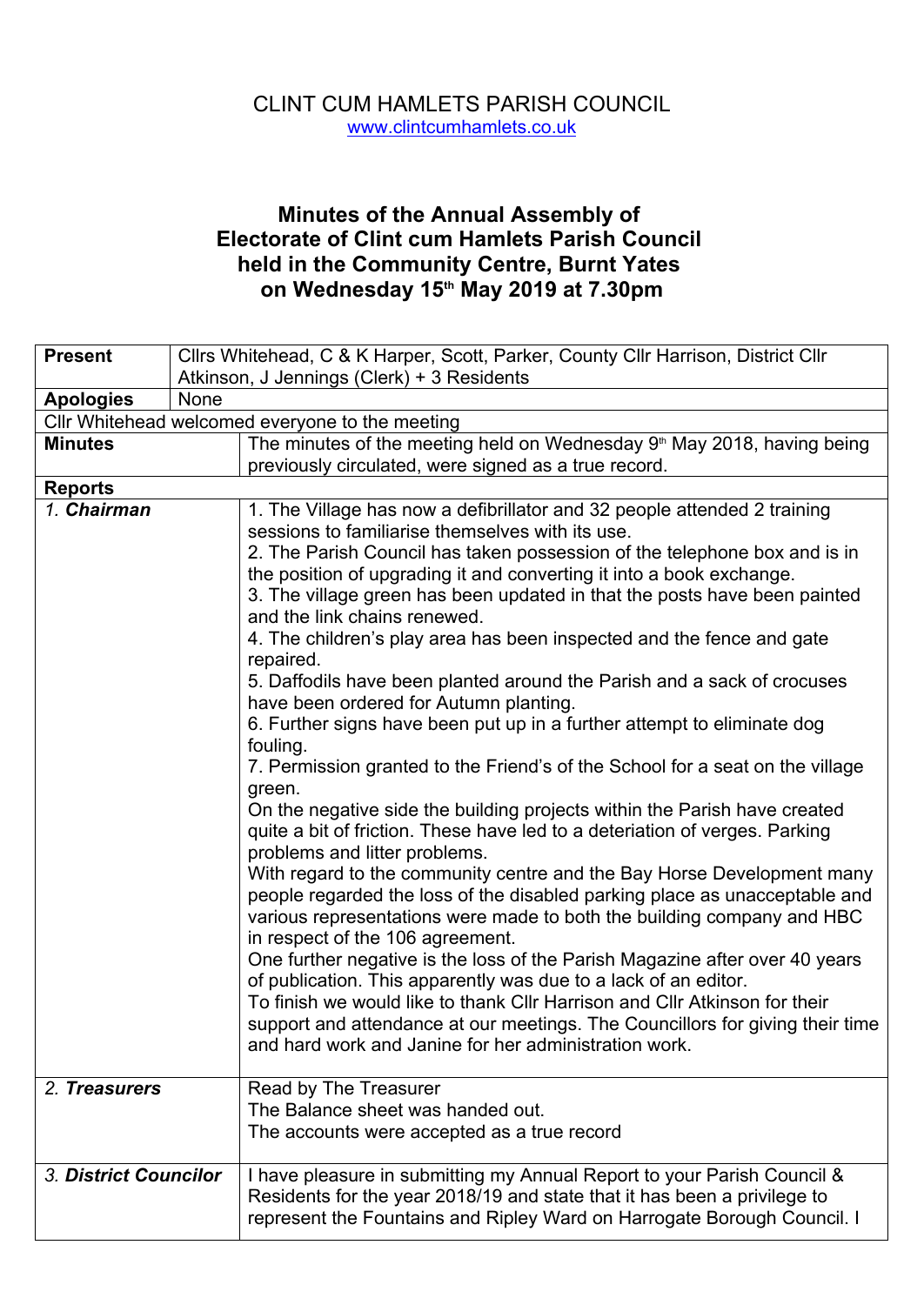|                     | have been a Councillor for 17 years and during that time I have been<br>Cabinet Member for Public Protection and Rural Affairs and have been a<br>member of most committees. We continue to work hard at giving value for<br>money but have had to put up our share of the Council Tax to keep up with<br>inflation. It has become harder with an austerity to keep our services and<br>balance the book.                                                                                                                                                                                                                                                                                                                                                  |
|---------------------|------------------------------------------------------------------------------------------------------------------------------------------------------------------------------------------------------------------------------------------------------------------------------------------------------------------------------------------------------------------------------------------------------------------------------------------------------------------------------------------------------------------------------------------------------------------------------------------------------------------------------------------------------------------------------------------------------------------------------------------------------------|
|                     | The Council moved into the new Offices at Knapping Mount in Autumn 2017<br>and this is saving the Council $£1$ m per year which will be re-invested into<br>local services. With this saving we are hoping to build a new pool at Ripon<br>by 2021.                                                                                                                                                                                                                                                                                                                                                                                                                                                                                                        |
|                     | As you know the Inspector has finished his programme of hearings on the<br>District Plan and he has written to the Council with his thoughts on it. He has<br>reduced the numbers from 669 to 637 builds per year so he has taken some<br>sites out of the plan. The Council is working on the amendments and then it<br>will be out again for consultation before it is adopted. A great number of<br>Planning permissions have been granted and we now have over a 6 year<br>supply with permission.                                                                                                                                                                                                                                                     |
|                     | Our Housing Department has started to build a few new Council Houses on<br>sites that are owned by the Council (like old garage sites) to hep improve<br>housing prospects for young people. The Council has built 16 new council<br>houses last year also purchased 29.                                                                                                                                                                                                                                                                                                                                                                                                                                                                                   |
|                     | The Council have employed from March 19, an 'Empty Homes Officer' to<br>help get empty houses back into occupancy and we are hoping to introduce<br>a compulsory purchase order for properties that have been left empty for 2<br>years or more.                                                                                                                                                                                                                                                                                                                                                                                                                                                                                                           |
|                     | The Nidderdale Area of Outstanding Beauty has drafted the new 5 year<br>Management Plan and it is out for consultation. As most of my ward its in<br>this area, have a look at it and if you wish to make any comments please do.                                                                                                                                                                                                                                                                                                                                                                                                                                                                                                                          |
|                     | As a country Councillor I have made sure that the opinions of the Parish<br>Councils and that of the local people continue to be heard at district level<br>and I will continue to work to make the District a safe and healthy<br>environment to live, work and play.                                                                                                                                                                                                                                                                                                                                                                                                                                                                                     |
| 4. County Councilor | Just under half of our income is from Council tax. Fees and charges make<br>up 17%, Allocated government grants makes up 15%, business rates gives<br>10%, commercial income 9%. Government support grant is just 1% by next<br>year this will be zero.                                                                                                                                                                                                                                                                                                                                                                                                                                                                                                    |
|                     | What the money is spent on Health and adult services, Children and young<br>people's services, Business and environmental services, plus sundries.<br>The Councils priorities - Every child and young person has ben best<br>possible start in life. Every adult has a longer, healthier and independent life.<br>Prevention instead of reactive support when things goes wrong.<br>Highways the moving of the road around Kexgill, north of the valley was<br>planned to be a 6 year project, but due to its severity was going to be<br>delivered with 3 years.<br>Superfast broadband is being rolled out. A good deal with BT, more people<br>sign to BT more credits to HBC.<br>HBC have been noticed as having an outstanding approach to children's |
|                     | welfare and have been asked to train other councils. This is being done at a                                                                                                                                                                                                                                                                                                                                                                                                                                                                                                                                                                                                                                                                               |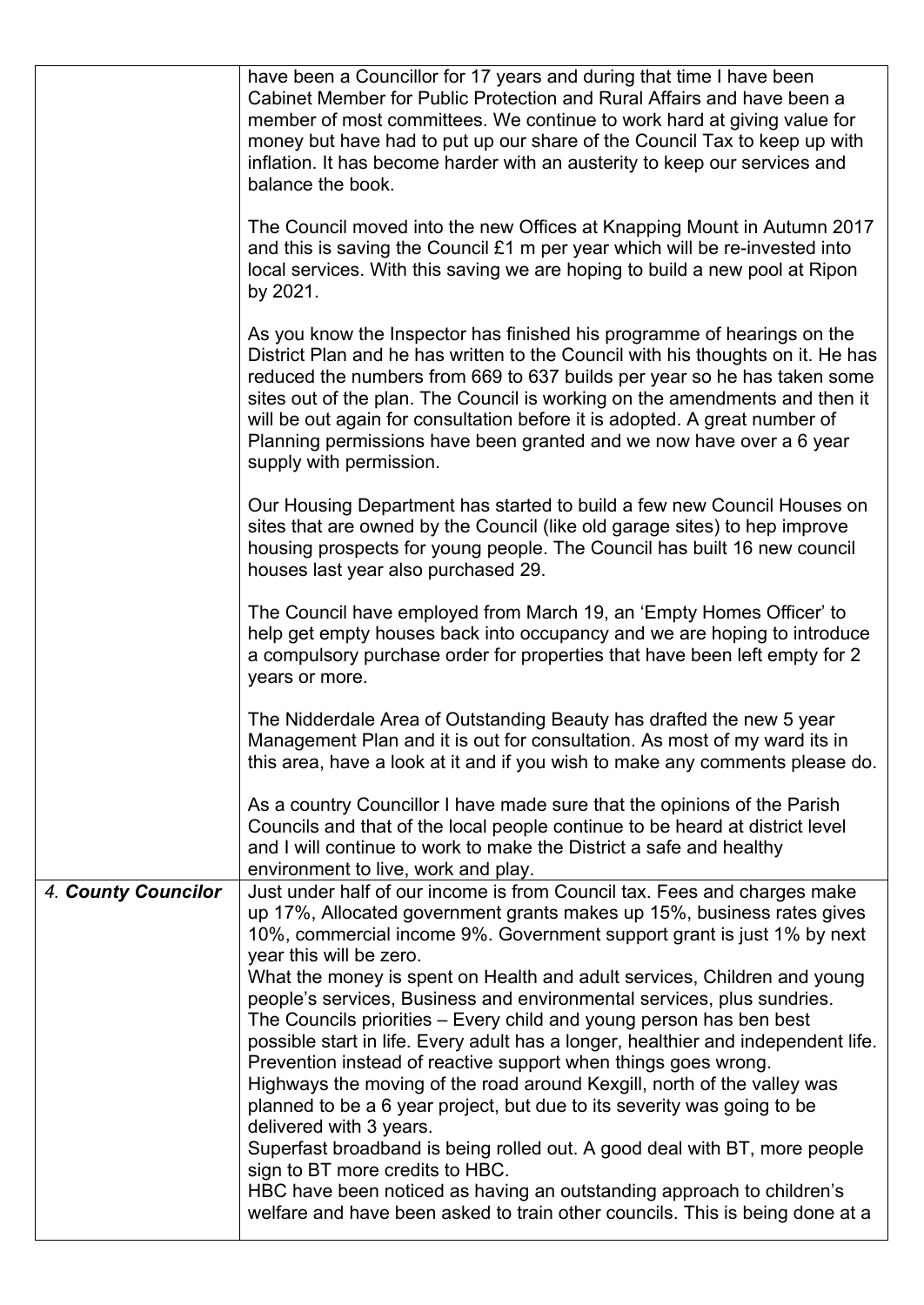|                                | charge to other councils, therefore more money coming back into HBC,<br>Allerton Park waste means less waste going into landfill, but due to the<br>technicalities we wont know if it was the right decision for a number of years.<br>Cllr Harrison said his area from Penny Pot to Ripon, Warsil over to Burton<br>Leonard is a large area but he enjoys the work he does and sits on the<br>Executive for the Adult/Social Care.                                                                                                                                                                                                      |
|--------------------------------|------------------------------------------------------------------------------------------------------------------------------------------------------------------------------------------------------------------------------------------------------------------------------------------------------------------------------------------------------------------------------------------------------------------------------------------------------------------------------------------------------------------------------------------------------------------------------------------------------------------------------------------|
| <b>Items for discussion</b>    | Cllr Whitehead opened the floor to the residents                                                                                                                                                                                                                                                                                                                                                                                                                                                                                                                                                                                         |
|                                |                                                                                                                                                                                                                                                                                                                                                                                                                                                                                                                                                                                                                                          |
|                                | The Clerk asked permission to read a statement to a Resident who had<br>raised several items via email.<br>Email dated 2 <sup>nd</sup> May                                                                                                                                                                                                                                                                                                                                                                                                                                                                                               |
| 1. Personal Details            | In accordance with the GDPR there is no legal requirement to have any<br>personal details on the website (apart from names). There is a generic email<br>address that any questions can be asked through.                                                                                                                                                                                                                                                                                                                                                                                                                                |
| 2. Photos on Website           | In accordance with the GDPR there is no legal requirement to have any<br>personal pictures on the website and lets be honest we are only a small<br>village and the Councillors are all known.                                                                                                                                                                                                                                                                                                                                                                                                                                           |
| 3. To fix these                | Therefore nothing to fix.                                                                                                                                                                                                                                                                                                                                                                                                                                                                                                                                                                                                                |
| 4. Email addresses             | In accordance with the GDPR personal emails do not need to be published.<br>There is a generic email address on the website.                                                                                                                                                                                                                                                                                                                                                                                                                                                                                                             |
| 5. For sale sign               | As you state this has been rectified and the Clerk read a statement obtained<br>from the Development Management support at Harrogate Borough Council<br>stating that the sign would have been allowed.                                                                                                                                                                                                                                                                                                                                                                                                                                   |
| 6. Area east of the<br>village | Yes you are correct this is within the Parish, but this is a matter for NYCC<br>Highways and is not for the Parish Council, but we all know with cutbacks<br>made by the council certain services have been in decline.                                                                                                                                                                                                                                                                                                                                                                                                                  |
| 7. Fix the above               | Mr Haper kindly donates his time and equipment and does not receive any<br>payment for the work he carries out in helping to keep the village looking<br>good. It is completed as a goodwill. Mr Green when cutting his grass used to<br>the keep the area, that is in question, tidy again as a goodwill and received<br>no payment for doing so, but now is unable to carry out the work. It is in fact<br>due to several people within the village giving their time, using their own<br>equipment to help the village looking good. Therefore Mr Harper has no<br>obligation to loan his equipment, again this is a matter for NYCC. |
| 8. Reply                       | As stated in the Clerks email response to you, even though you demand<br>replies to these items, nothing can be done outside a Parish Council<br>Meeting, hence why we are addressing them now.<br>You were replied to within 7 days stating that nothing can be done outside a                                                                                                                                                                                                                                                                                                                                                          |
| 9. Reply within 7 days         | Parish Council Meeting.<br>We believe you have been advised in past meetings about your previous                                                                                                                                                                                                                                                                                                                                                                                                                                                                                                                                         |
| 10. Outstanding items          | concerns.<br>Re the Times article, everyone knows that within your Council Tax an                                                                                                                                                                                                                                                                                                                                                                                                                                                                                                                                                        |
| 11. The newspaper              | amount goes towards the Parish Council.                                                                                                                                                                                                                                                                                                                                                                                                                                                                                                                                                                                                  |
| article                        | Please can we advise you that you are not a Parish councilor and to say                                                                                                                                                                                                                                                                                                                                                                                                                                                                                                                                                                  |
| 12. Working together           | work with you and not against and progress will ensue is misguided.                                                                                                                                                                                                                                                                                                                                                                                                                                                                                                                                                                      |
|                                | Email dated 2 <sup>nd</sup> May 16.59                                                                                                                                                                                                                                                                                                                                                                                                                                                                                                                                                                                                    |
|                                | This has already been addressed item 5.                                                                                                                                                                                                                                                                                                                                                                                                                                                                                                                                                                                                  |
| 1.Agenda                       | Email dated 10 <sup>th</sup> May, following the Clerks response to you<br>The Agenda (and subsequently after the meeting the minutes) are sent to a<br>resident within the village, who sees it as his contribution, again goodwill and<br>at no cost to the council, to update the website with said documents, so this                                                                                                                                                                                                                                                                                                                 |